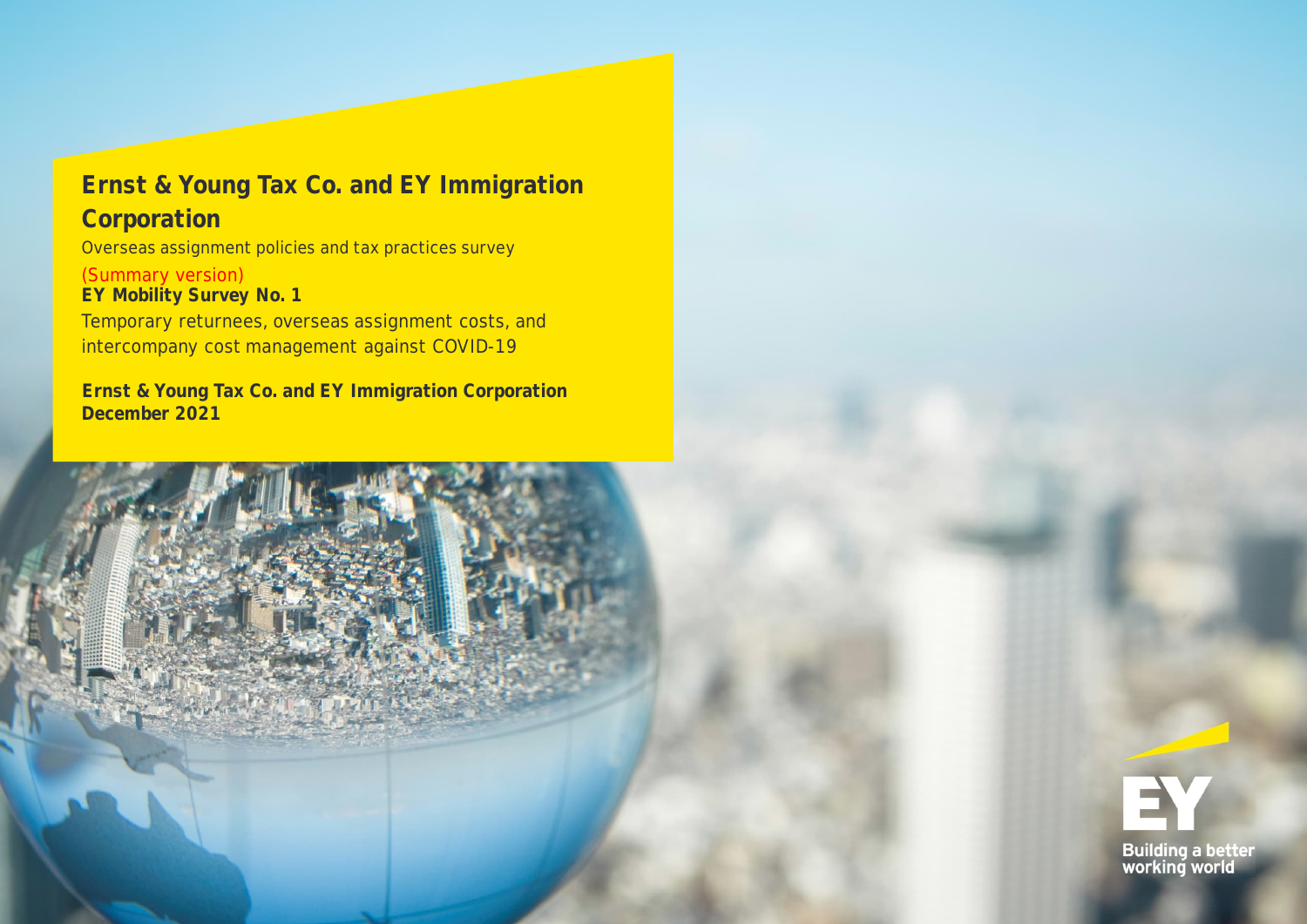### **Overview of EY Mo[bility Surv](mailto:ey.survey@jp.ey.com)ey No. 1** EY Mobility Survey

| Purpose                  | This survey serves to examine and analyze the policies and tax practices pertaining to overseas assignees and business<br>travelers.                                                                                                                                                                                                                                                                                                                                                                |
|--------------------------|-----------------------------------------------------------------------------------------------------------------------------------------------------------------------------------------------------------------------------------------------------------------------------------------------------------------------------------------------------------------------------------------------------------------------------------------------------------------------------------------------------|
| <b>Topics</b>            | Treatment of employees temporarily returning to Japan due to COVID-19, unavailable benefits and overseas assignees unable to<br>return home, cost management, overseas assignment costs, individual income taxes of host locations, and other related topics                                                                                                                                                                                                                                        |
| Survey<br>period         | Friday 22 October 2021 to Friday 26 November 2022                                                                                                                                                                                                                                                                                                                                                                                                                                                   |
| Number of<br>respondents | 295 (valid responses*: 266)<br>*The following standards were applied in cases where there were multiple respondents from the same company:<br>1. Responses from the head office over those from an overseas subsidiary were prioritized<br>2. Responses from human resource departments over those from all other departments were prioritized<br>3. Surveys from respondents with the most valid responses were prioritized when there were multiple respondents from the same department or group |

#### **Message**

COVID-19 has had a profound impact on our professional and personal lifestyles.

Global mobility is one such area that has suffered greatly due to the international travel and entry restrictions enacted by countries around the world.

Ernst & Young Tax Co. and EY Immigration Corporation have prepared this findings report to not only examine the current state of global assignments and assignees, but also illustrate what challenges global mobility activities can expect to face in the future - as well as what measures should be taken to overcome such challenges.

Ernst & Young Tax Co. and EY Immigration Corporation

Inquiries: EY Mobility Survey administrative office (ey.survey@jp.ey.com) \*Please contact the EY Mobility Survey PMO if planning to use or cite the results of this survey.

**EY Mobility Survey No. 2**

**Survey** : 8 December 2021 to 17 January 2022

period:

- Topics : Visas, including border enforcement measures, international business trips, and hosting foreign national employees.
- Survey URL : https://globaleysurvey.ey.com/jfe/form/SV\_5BJFWg0LDc7zmYu



Access survey via this QR code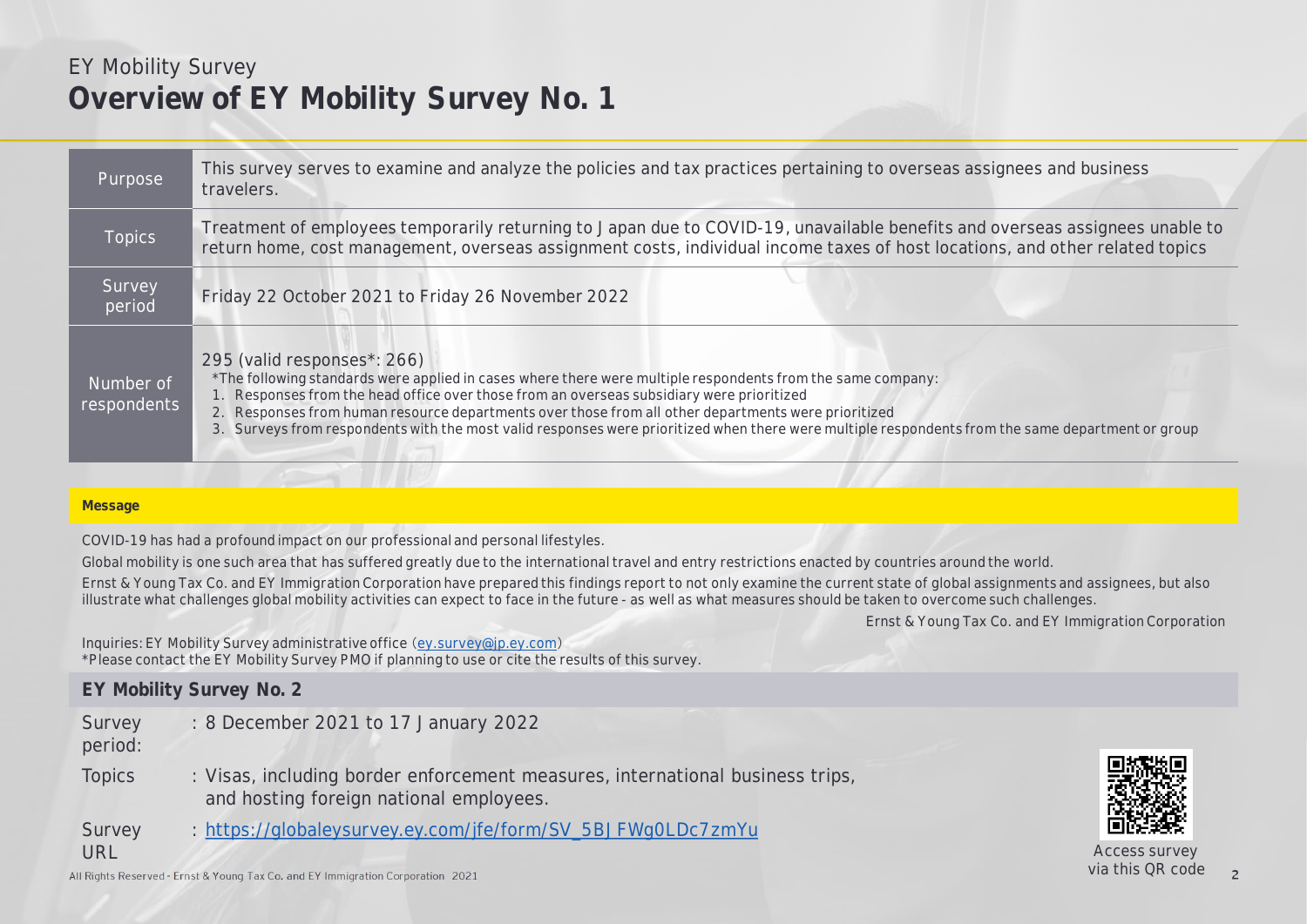# Summary

| 1  | Departments and positions of respondents<br>HR departments lead in respondent numbers                                                                                | 4  |
|----|----------------------------------------------------------------------------------------------------------------------------------------------------------------------|----|
| 2  | <b>Respondent attributes</b><br>Corporate nationality and industry                                                                                                   | 5  |
| 3  | Top 3 countries by overseas assignee headcount<br>China, USA, and Thailand at the top                                                                                | 6  |
| 4  | Outlook on post-pandemic assignee headcount<br>70% of respondents expect similar or greater numbers                                                                  | 7  |
| 5  | Foreign-sourced salaries and allowances for temporary returnees during the<br>pandemic<br>Varying results, with some companies continuing to pay more than 12 months | 8  |
| 6  | Exceptional allowances paid to temporary returnees (policies, amounts,<br>frequency)                                                                                 |    |
| 7  | Exceptional allowances paid to overseas assignees with uninterrupted stays in<br>host location (policies, amounts, frequency)                                        |    |
| 8  | Regions to which companies limited family accompaniment<br>Nearly 30% of such restrictions are placed on Asia/Oceania                                                | 9  |
| 9  | Countries to which companies limited family accompaniment<br>China tops the list, followed by Indonesia and India                                                    | 10 |
| 10 | Handling of yearly return leave and benefits unused by overseas assignees<br>Rollovers to next year and paid leave buybacks exceed 40% of companies<br>respectively  | 11 |
| 11 | Ultimate bearer of temporary returnee costs related to COVID-19                                                                                                      |    |
| 12 | Ultimate bearer of salary/allowances for host office work performed by<br>temporary returnees                                                                        |    |
| 13 | Outlook for virtual assignments<br>Nearly 20% of companies have implemented/considered, over 40% have no<br>intention to                                             | 12 |

| 14     | Bearer of costs for overseas assignees<br>13                                                                                                                                          |  |
|--------|---------------------------------------------------------------------------------------------------------------------------------------------------------------------------------------|--|
|        | The host office bears all or a portion of the costs in more than 60% of cases                                                                                                         |  |
| $14-1$ | Justifications for home offices to bear all or a portion of costs for overseas -<br>14<br>assignees<br>Many home offices already bear costs arising from assignment (salary disparity |  |
|        | payments to minimize wage disparity across regions)                                                                                                                                   |  |
| 14-2   | 15<br>Costs associated with overseas assignees borne by home offices<br>Home offices often cover the costs associated with temporary returns or travel                                |  |
| 15     | Status and language of agreements concerning overseas assignee cost<br>management                                                                                                     |  |
| $15-1$ | Status and language of agreements concerning overseas assignee cost<br>management                                                                                                     |  |
| 16     | 16<br>Monitoring of individual overseas assignee costs<br>Approx. half of companies monitor total costs, though more than 30% do not                                                  |  |
| 17     | Tax examination findings and taxes imposed on overseas assignee/business<br>17<br>traveler costs<br>Tax authorities have issued findings to more than 40% of companies                |  |
| 18     | Challenges/barriers involved in cost management methods for overseas<br>assignees                                                                                                     |  |
| 19     | 18<br>Processes for managing income taxes levied in the host country                                                                                                                  |  |
|        | More than 70% of cases require home offices to conduct reqular checks in order<br>to prevent undeclared items or missed filings                                                       |  |
| 20     | 19<br>Income tax and social insurance premium filing errors in host country<br>At least 15% report incorrect filings, highlighting a need to mitigate future risks                    |  |
| 21     | Items included in the calculation for the Japanese social insurance premiums of<br>overseas assignees                                                                                 |  |
| 22     | Countries in which companies find obtaining approval for social security<br>exemption extensions to be difficult                                                                      |  |
| 23     | Hot topics regarding overseas assignments and incoming overseas personnel<br>20<br>To be addressed in future EY surveys<br>to 22                                                      |  |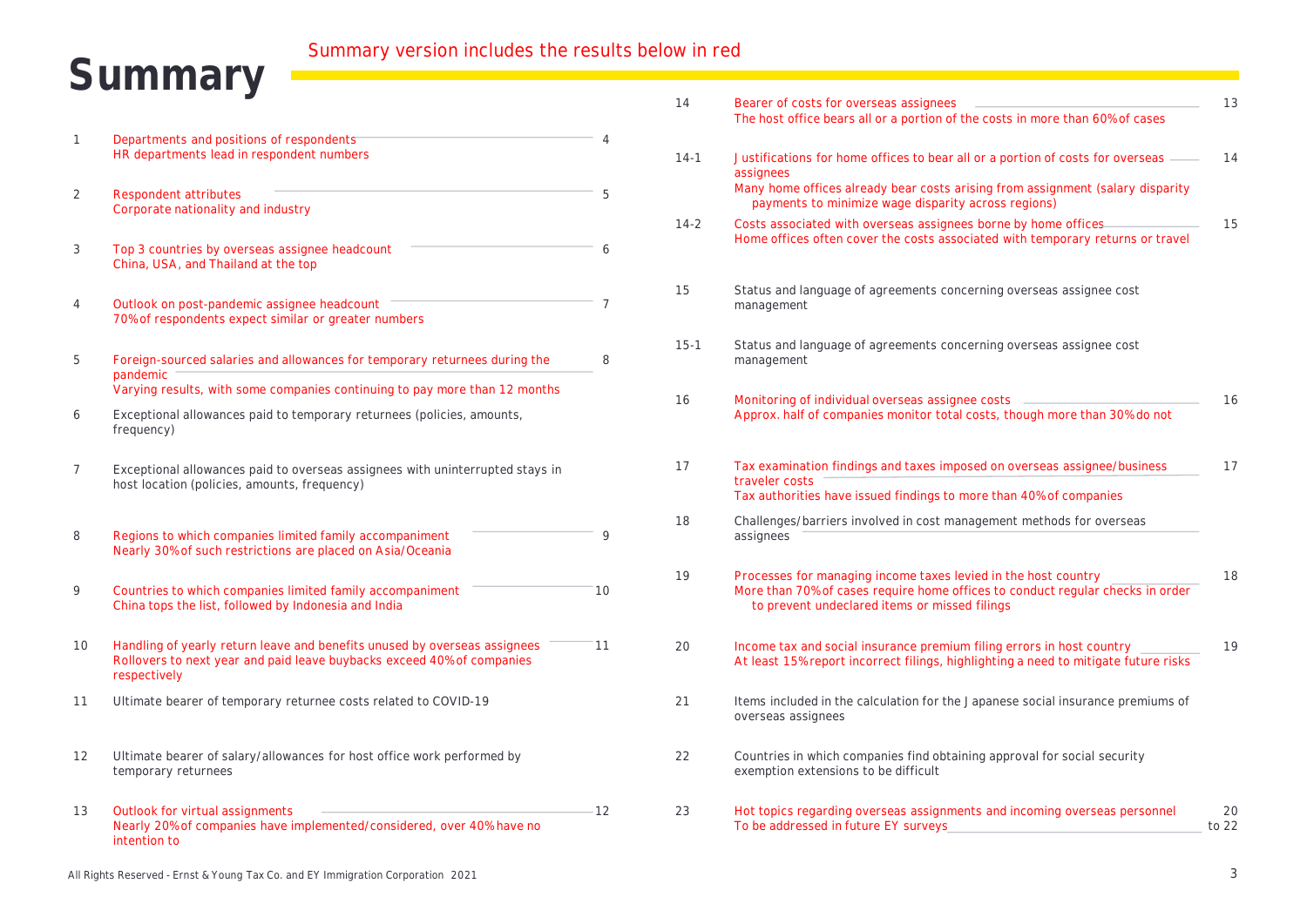

### Departments and positions of respondents HR departments lead in respondent numbers

Comment

• 90% of our responses were from HR and other management-related departments, ranging from full-time general employees to directors and officers.



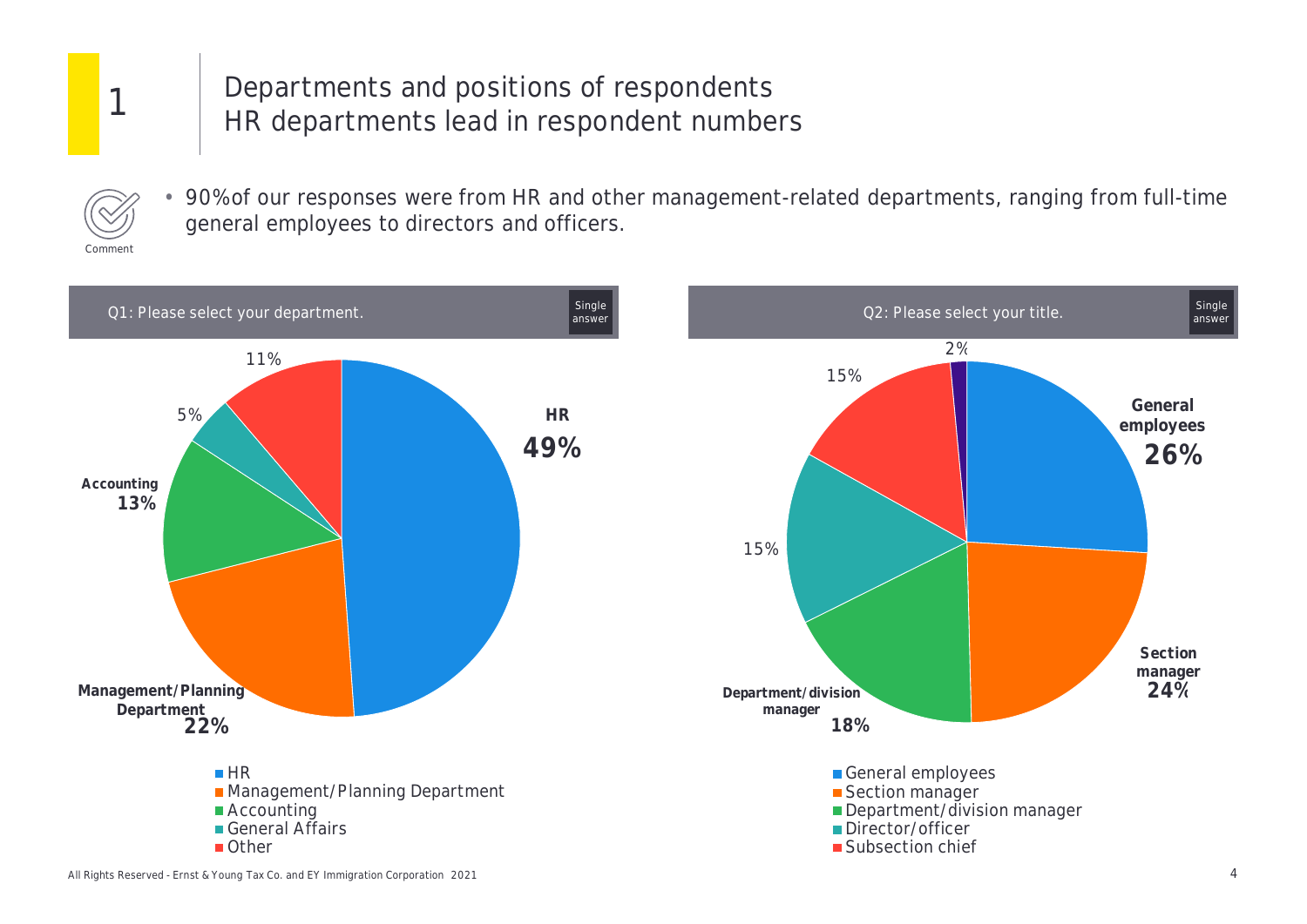

## Respondent attributes Corporate nationality and industry  $\rightarrow$ Based on information from each company's website as of December 2021

2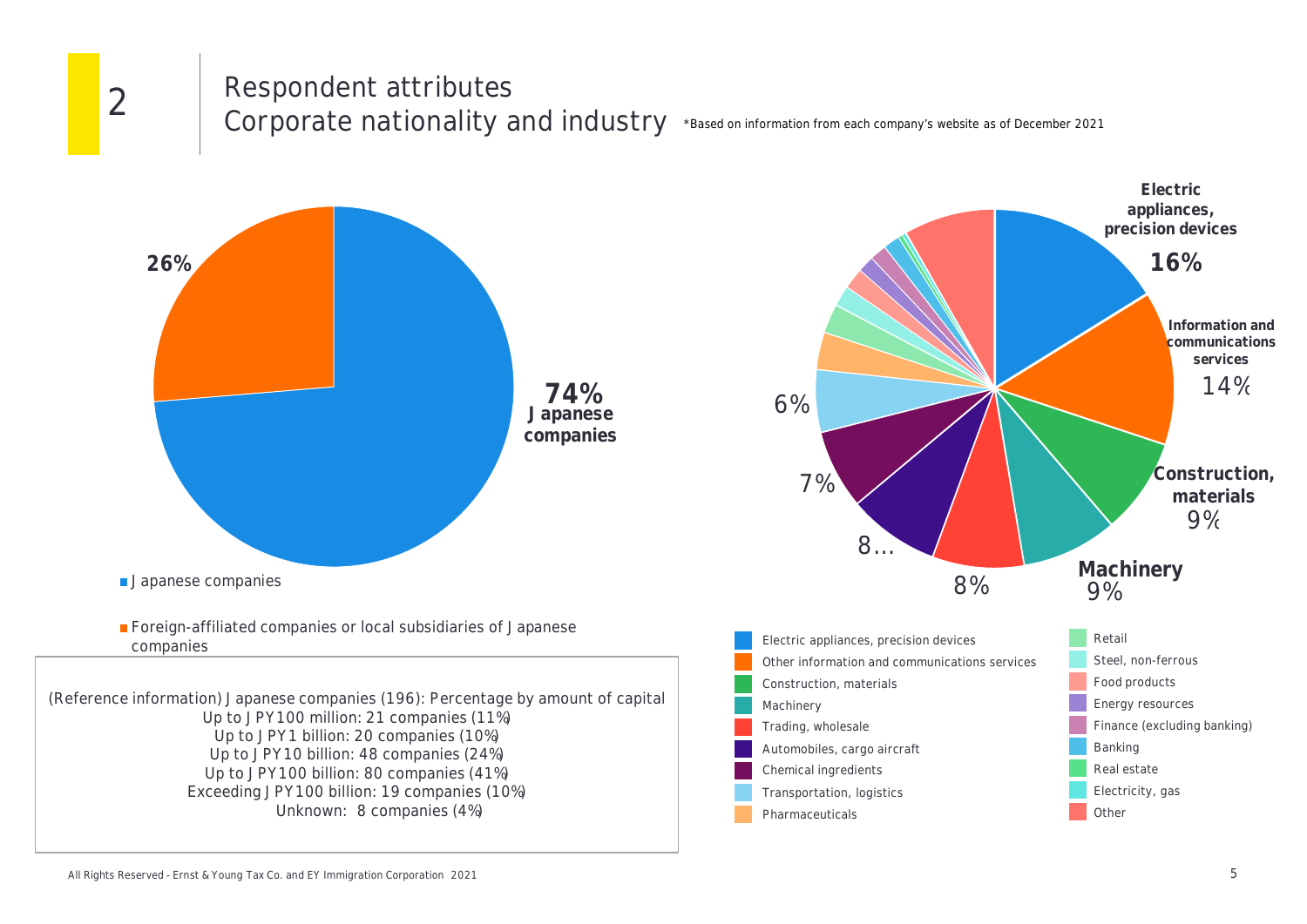### Top 3 countries by overseas assignee headcount China, USA, and Thailand at the top



- China, followed by the US and Thailand, are the countries ranked highest in having the most and second most overseas assignees, showcasing a clear trend of which countries are popular for assignments.
- Large numbers of assignees to the Southeast Asian countries of Vietnam, the Philippines, and Indonesia also stand out.

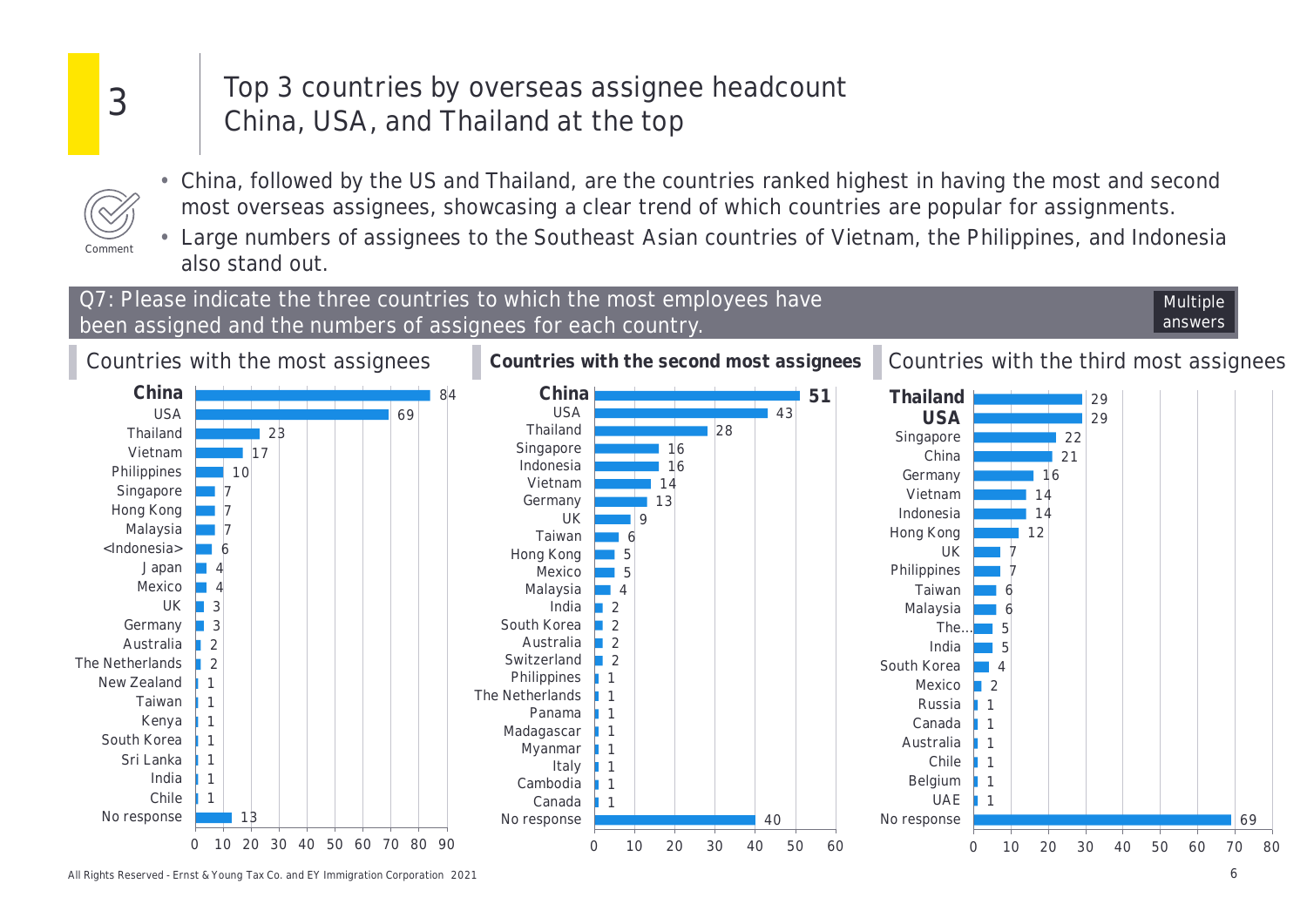

### Outlook on post-pandemic assignee headcount 70% of respondents expect similar or greater numbers

- 
- The pandemic has brought about a temporary decrease in the number of overseas assignees. However, based on the results of this survey, the pandemic does not appear to have significantly influenced future corporate behavior regarding assignees.
- Comment • Regardless, more than 20% of companies answered that they would likely "move to reduce the number of overseas assignees," which indicates that a certain number of companies are rethinking the nature of overseas assignments moving forward.

Q8: Although the pandemic has likely reduced the number of overseas assignees for the time being, what do you think about plans for future overseas assignments? answer Single

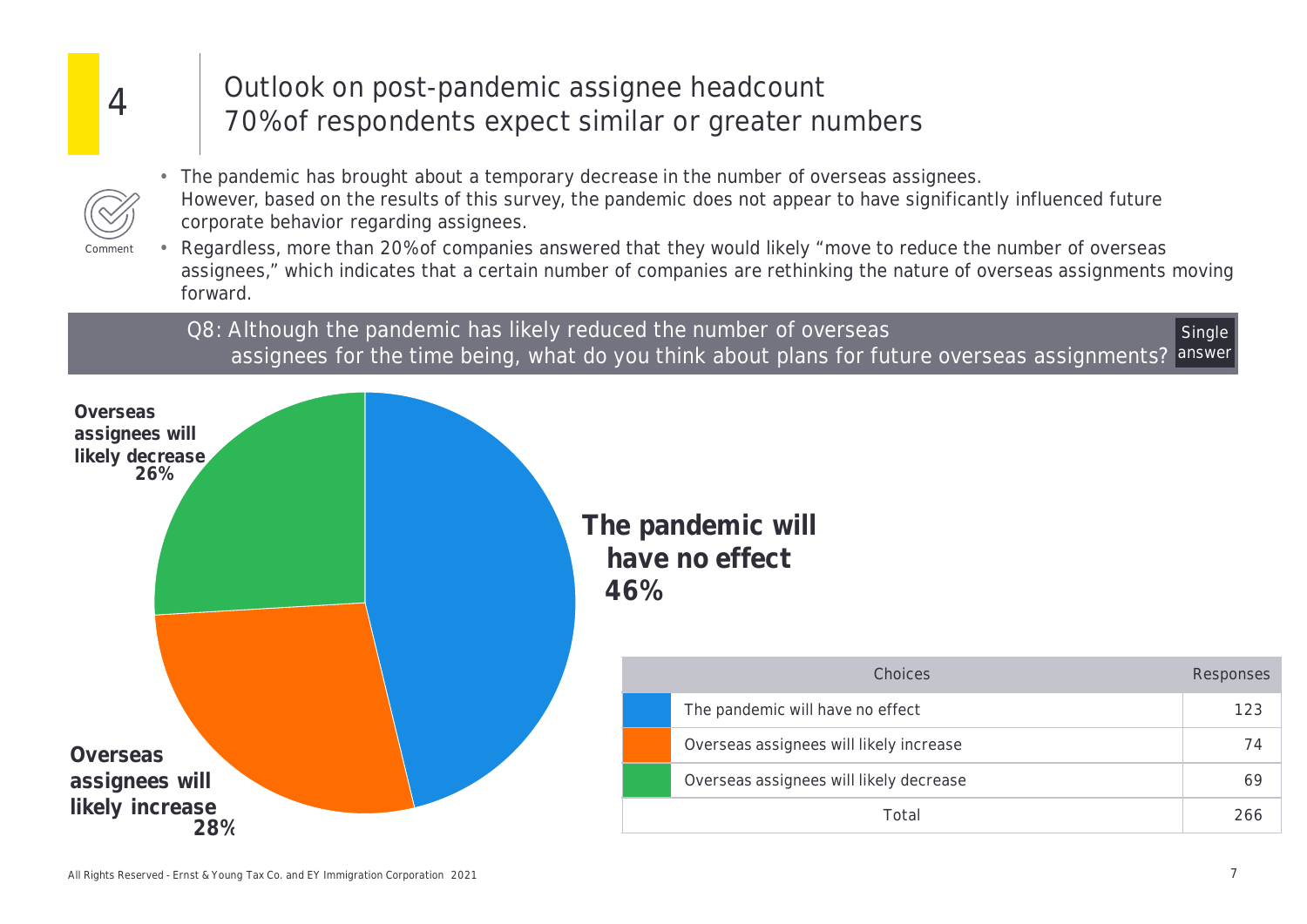Comment

Foreign-sourced salaries and allowances for temporary returnees during the pandemic Varying results, with some companies continuing to pay more than 12 months

- The duration of providing overseas salaries and allowances for temporary returnees in Japan differs greatly among companies.
- Nearly half of respondents answered that their period of support is "not determined," indicating that companies have yet to implement clear rules concerning the time frame for continuing such support.
- Q9: For how long did your company pay (or has been paying) salaries and allowances specific to overseas assignees (e.g., overseas salaries, hardship allowances) who have temporarily returned to Japan?

**Single** answer

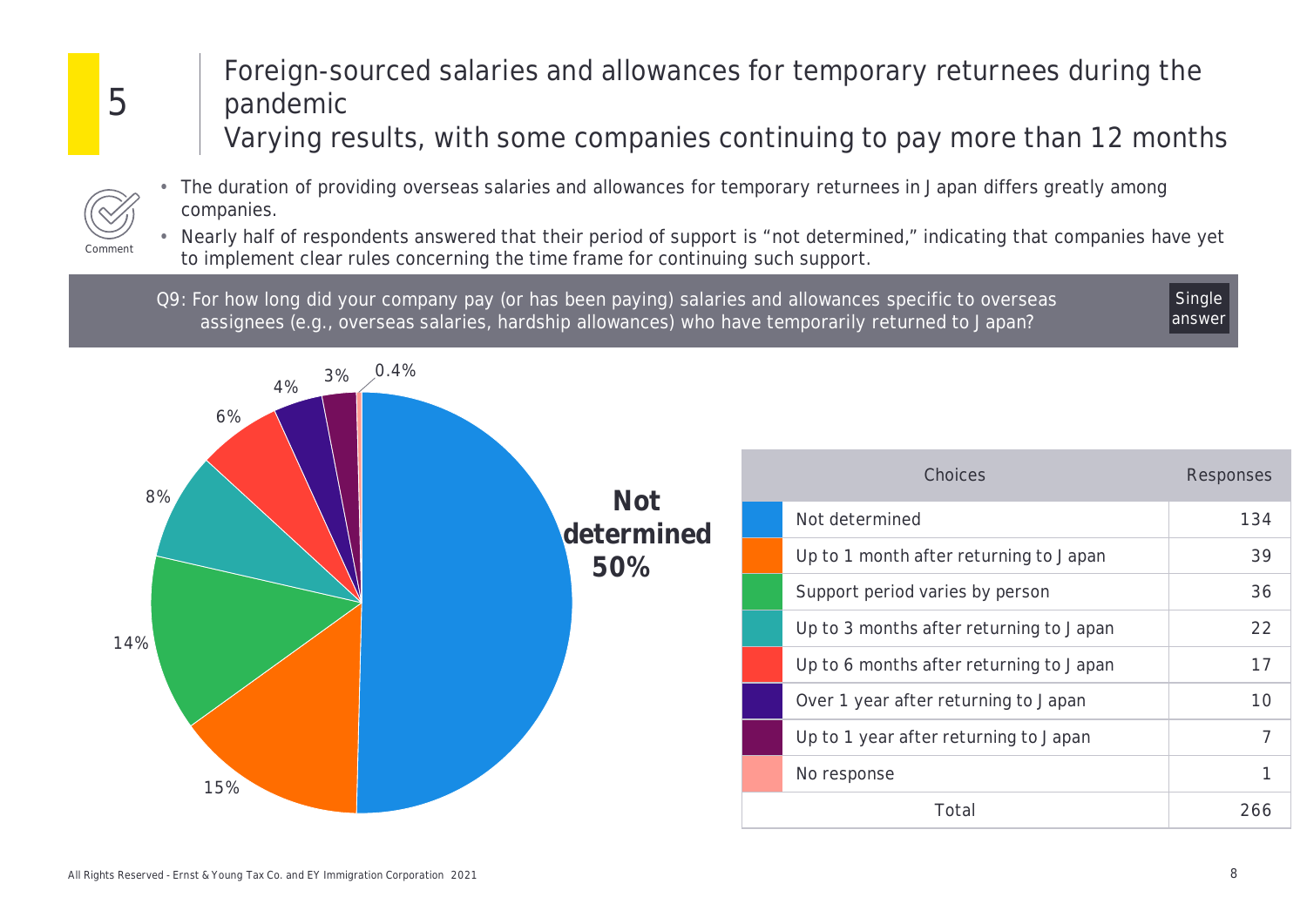Regions to which companies limited family accompaniment Nearly 30% of such restrictions are placed on Asia/Oceania

Comment

• Initially, many companies likely restricted family accompaniment to Asia/Oceania countries in light of the source of COVID-19 being reported as China.

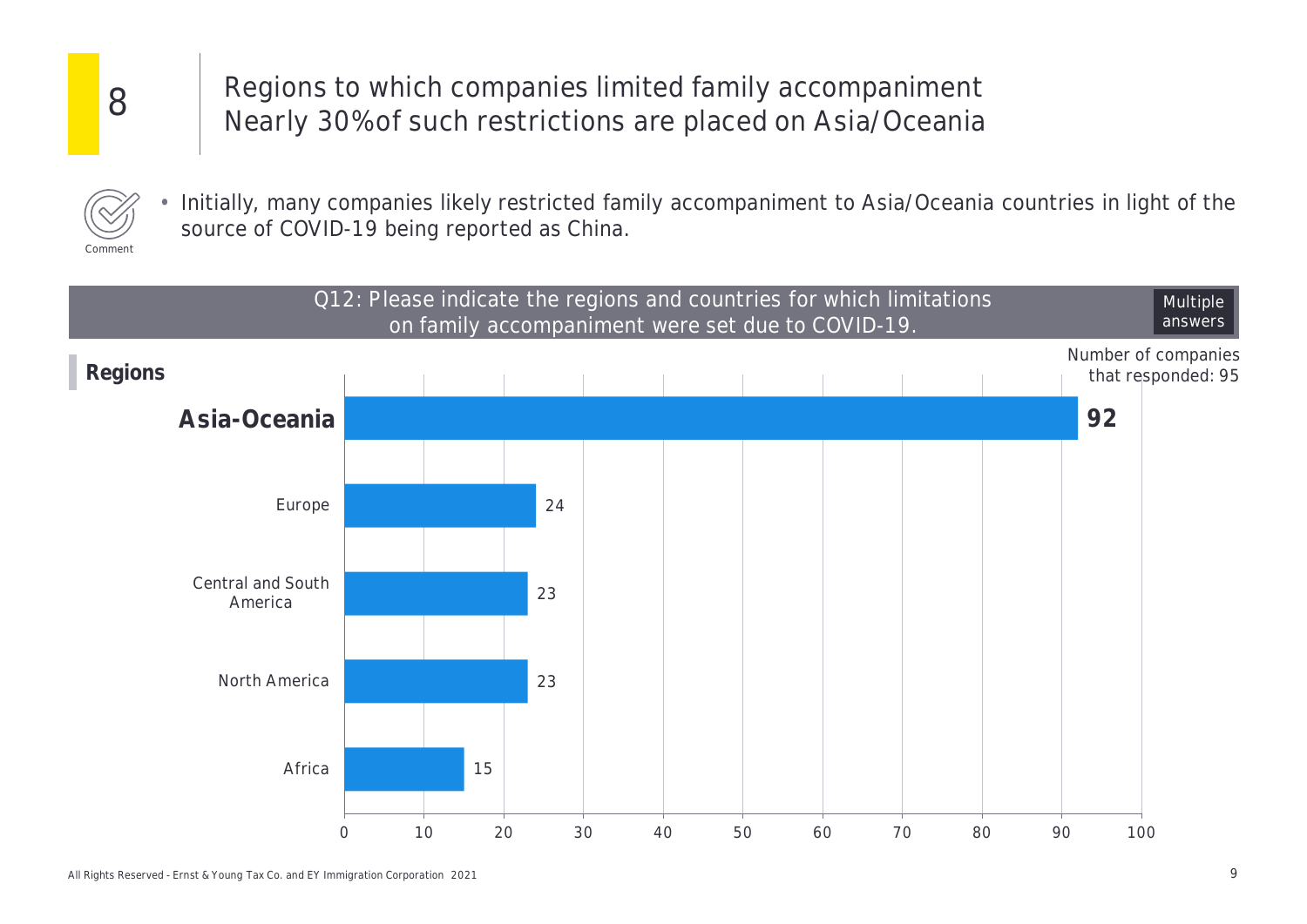Countries to which companies limited family accompaniment China tops the list, followed by Indonesia and India

Comment • In addition to China, many companies have restricted travel to Indonesia, India, and other countries where the number of infected people increased, indicating that the spread of COVID-19 had a significant impact on the travel plans of families of overseas assignees.

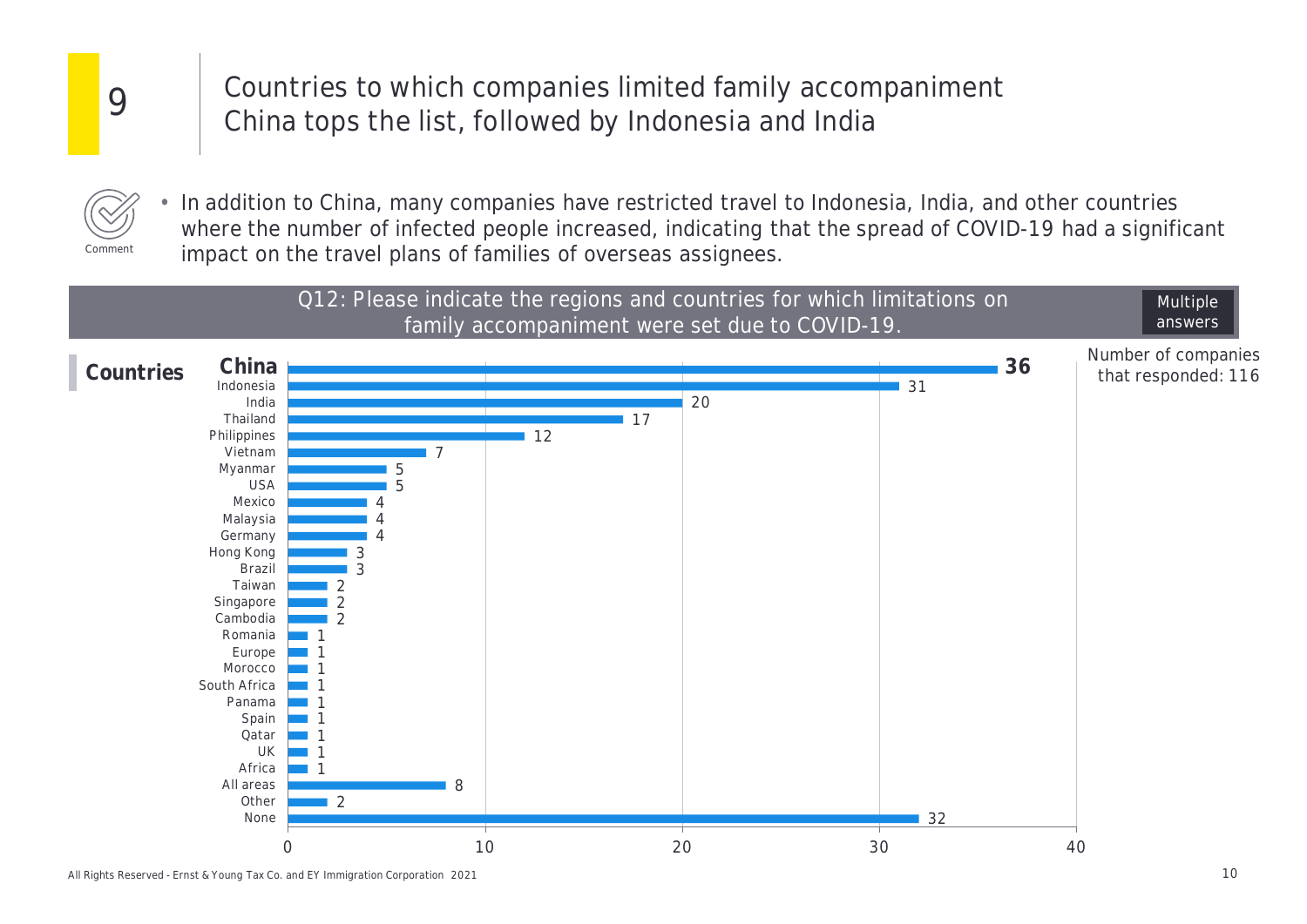Handling of yearly return leave and benefits unused by overseas assignees Rollovers to next year and paid leave buybacks exceed 40% of companies respectively

- Comment
- Overseas assignees are increasingly frustrated as temporarily returning to Japan amidst the pandemic continues to be challenging. In light of such challenges, overseas assignees have become highly concerned regarding whether the benefits unavailable to them can be carried forward or not.
- A large number of companies answered "not considering special treatment" or "under consideration," indicating that few companies have plans in place in the event of a global pandemic like the current one.



Japan.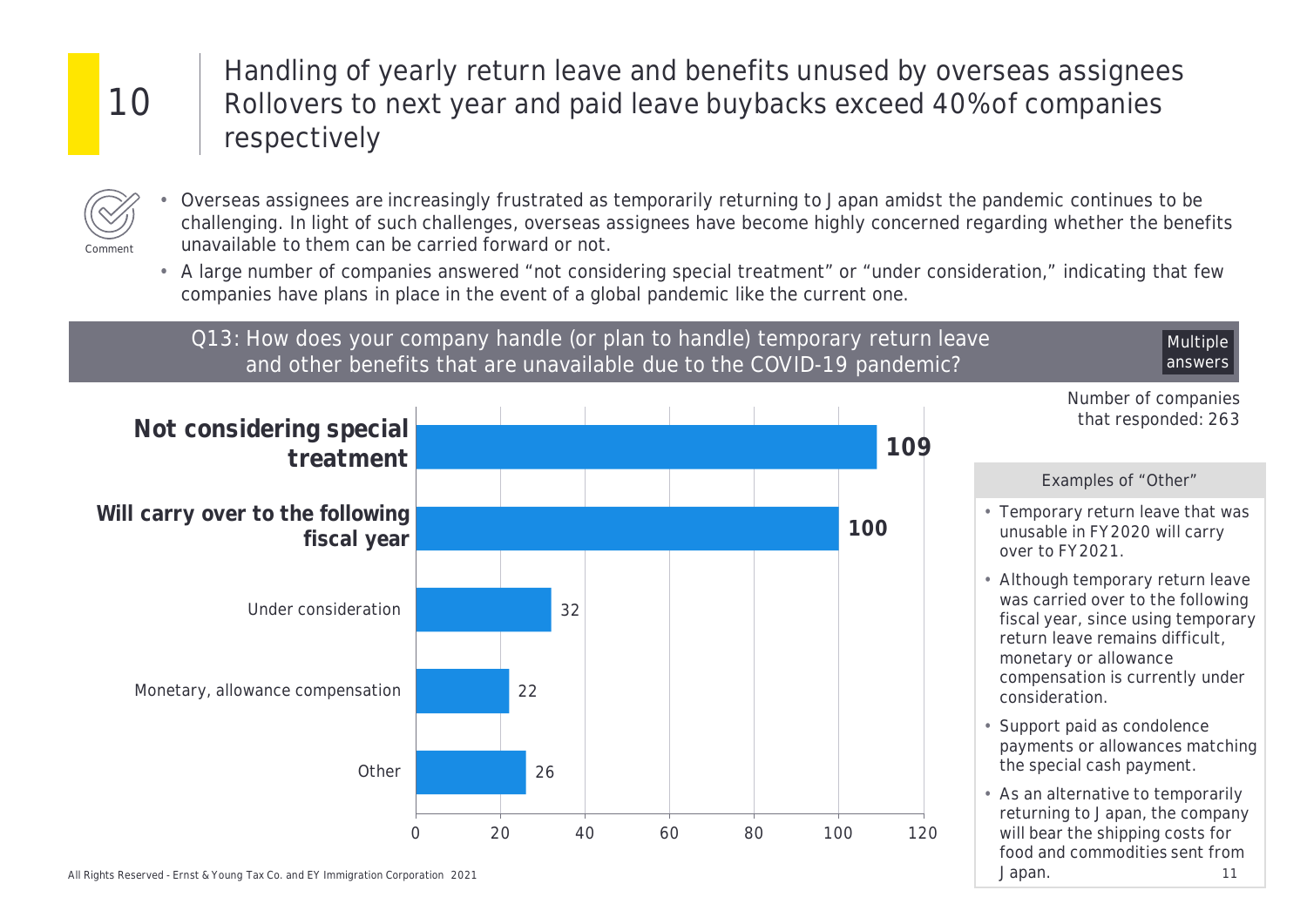### Outlook for virtual assignments Nearly 20% of companies have implemented/considered, over 40% have no intention to

- Instances of an employee's place of work and place of residence not coinciding are on the rise, such as conducting business for a Japanese company while overseas, or conducting overseas business while in Japan.
- Comment • Nearly 40% of companies are not considering implementing virtual assignments, while 30% are interested, but have not taken any specific actions to do so. This type of work style will need to be considered further in the event the pandemic continues longer.

Q16: What are your thoughts on conducting work remotely while overseas or elsewhere, often referred to as "virtual assignments"?

**Single** answer

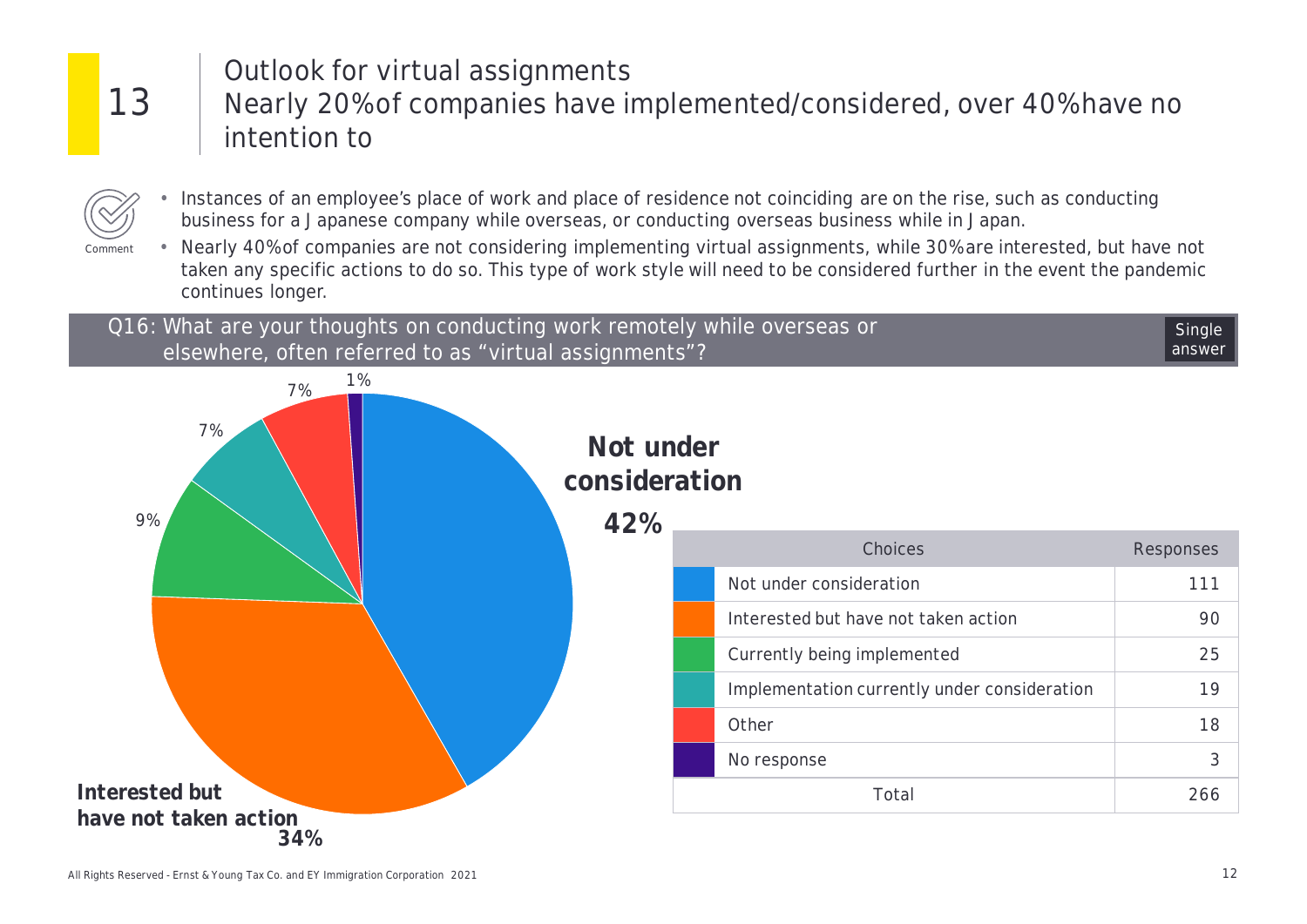

### 14 Bearer of costs for overseas assignees The host office bears all or a portion of the costs in more than 60% of cases

- Host offices are increasingly bearing the costs of overseas assignments, as in Japan this is a topic which is often pointed out by tax authorities during a tax examination.
- Comment • However, in nearly half of cases, the home office bears part or all of the costs, or costs are allocated depending on the host office. This suggests that home offices also often bear the costs for overseas assignees.

### Q17: Please indicate which office bears the costs for overseas assignees.

**Single** answer

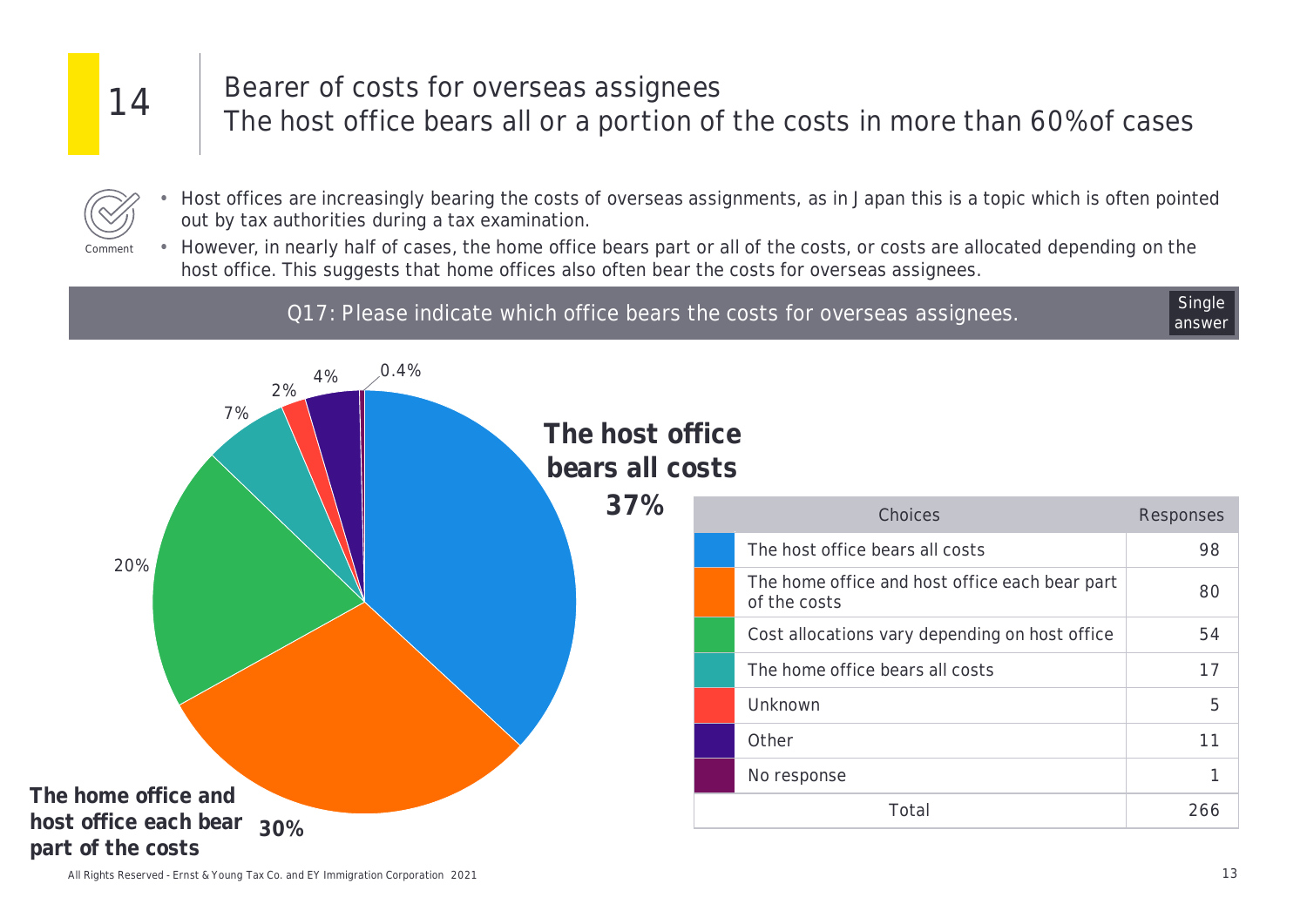

Examples of "Other"

- If the host office is a joint venture, the home office bears a portion of the cost.
- If a trainee has been assigned overseas, it is with the intent of the home office enjoying the benefits.
- Barring exceptions, the costs of expatriates are borne by the host office. However, when the employees perform work for the home office, there are instances where the labor costs are borne by the host office, and the home office is charged a contracting fee as in a subcontractor agreement.

All Rights Reserved - Ernst & Young Tax Co. and EY Immigration Corporation 2021 14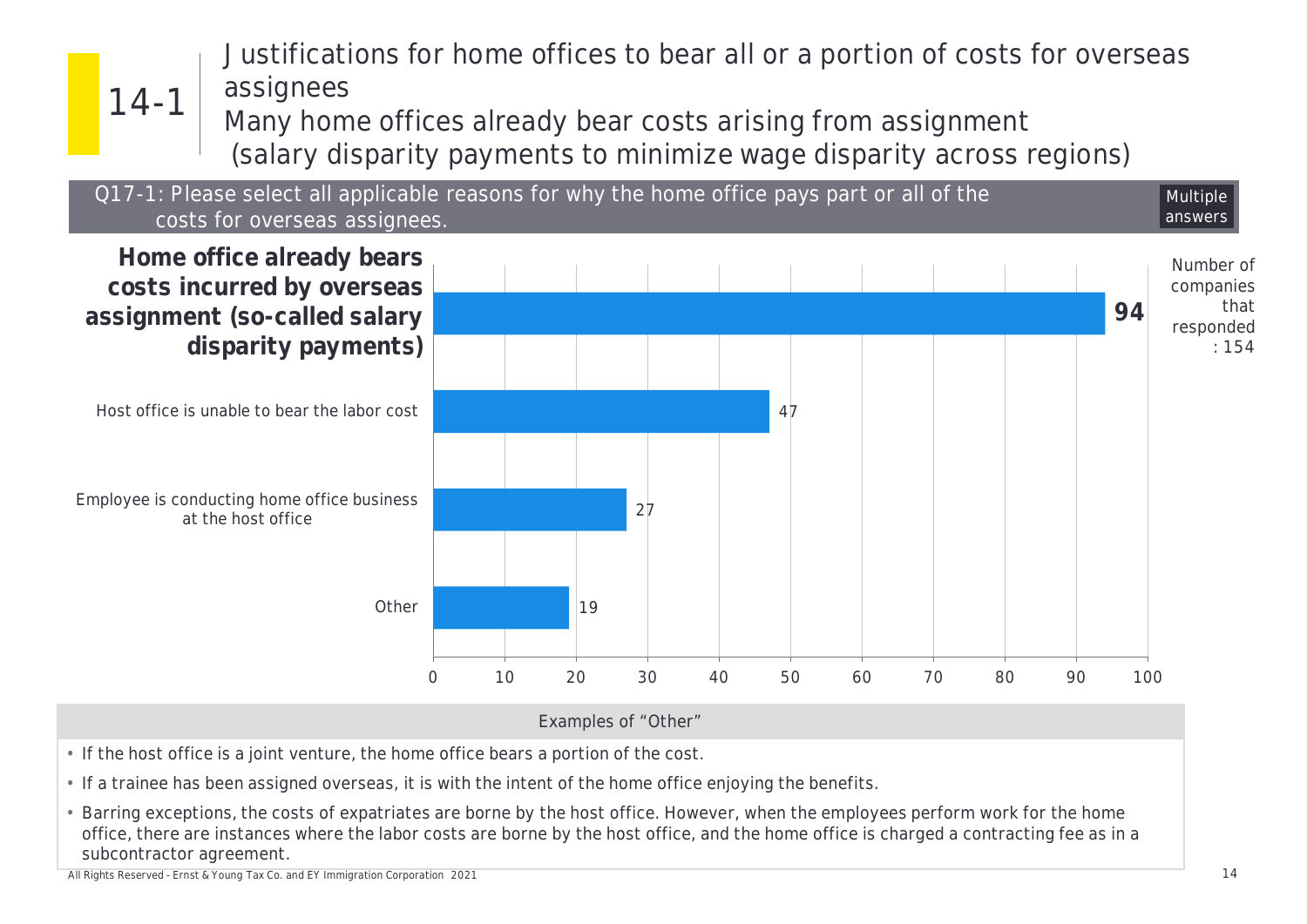

Costs associated with overseas assignees borne by home offices Home offices often cover the costs associated with temporary returns or travel

Q17-2: Please select all applicable methods for home offices bearing part or all of the costs for overseas assignees.

> Number of companies that responded: 155

Multiple answers

Payron up to overcede calary levels are borne by the boot office, with remainder borne by the host office, with remainder home office **borne by the home office Payroll up to overseas salary levels are**

Costs for specified salaries, allowances, and **benefits are borne by the home office** benefits are borne by the home office overseas work allowances, children's **(e.g., overseas work allowances, children's** educational expenses) **educational expenses) Costs for specified salaries, allowances, and**

Costs for salaries, allowances, and benefits provided by the home office are borne by the home office

While the home office bears the costs, it recovers a part of that amount from the host office under the name of "management consultation fees," etc.

While the home office bears the costs, it recovers that entire amount from the host office under the name of "management consultation fees," etc.



Q17-2-1 If "costs for specified salaries, allowances, and benefits are borne by the home office" was selected, select all of the following applicable costs borne.

| Choices                                                                                  | Responses |
|------------------------------------------------------------------------------------------|-----------|
| Moving costs upon commencing an overseas<br>assignment                                   | 50        |
| Travel expenses (hotel fees, airfare) incurred<br>upon commencing an overseas assignment | 48        |
| Costs for temporary returns to Japan                                                     | 44        |
| Moving costs upon returning to assignment<br>location                                    | 39        |
| Travel expenses (hotel fees, airfare) incurred<br>upon returning to assignment location  | 39        |
| Children's educational expenses at<br>assignment location                                | 38        |
| Medical expenses at assignment location                                                  | 37        |
| Salaries, allowances paid in Japan                                                       | 37        |
| Allowances for overseas assignees with no<br>accompanying family (empty house allowance) | 33        |
| Hardship allowances                                                                      | 29        |
| Overseas work allowance                                                                  | 28        |
| Individual income taxes at assignment location                                           | 26        |
| Housing costs at assignment location                                                     | 14        |
| Automotive-related costs at assignment<br>location                                       | 11        |
| Overseas base pay                                                                        | 11        |
| Other                                                                                    | 6         |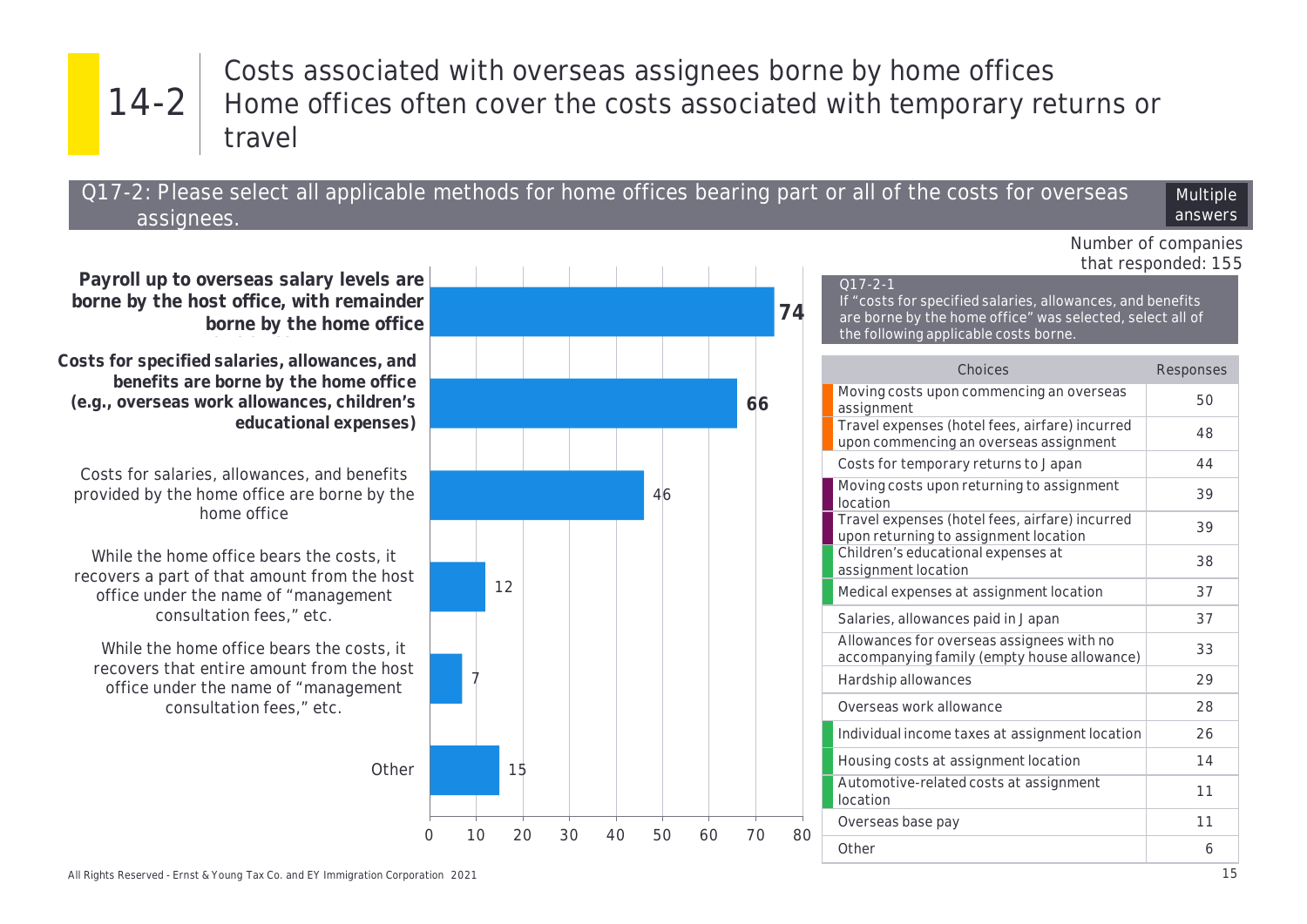

Comment

### 16 Monitoring of individual overseas assignee costs Approx. half of companies monitor total costs, though more than 30% do not

• Cost management of overseas assignees begins from an accurate understanding of costs on a per-employee basis.

• If filing a tax return in Japan for temporary returnees in 2020 is necessary, it is recommended to use the data of such employees to gain a greater understanding of the costs associated with the overseas assignees.

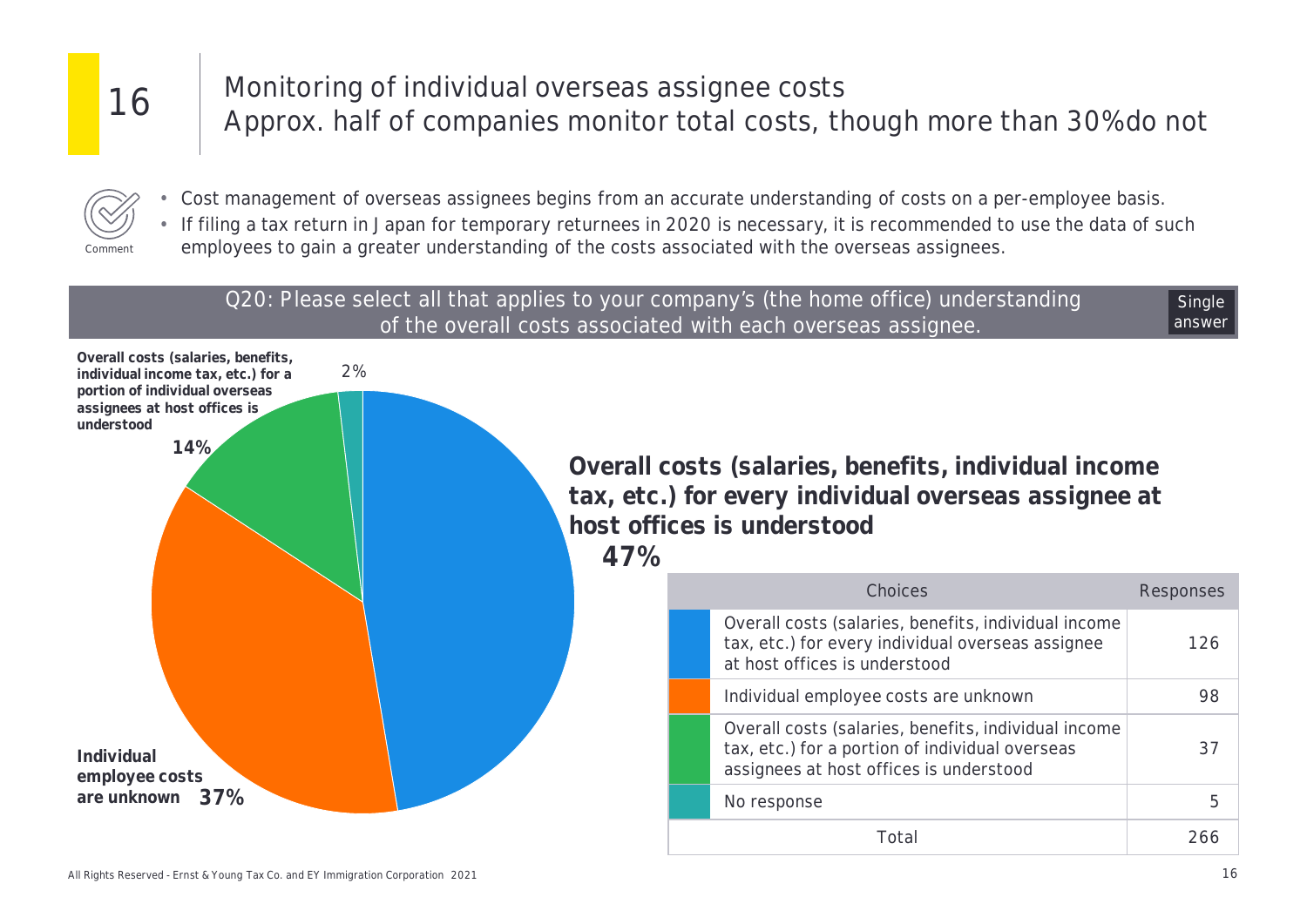Tax examination findings and taxes imposed on overseas assignee/business traveler costs Tax authorities have issued findings to more than 40% of companies

**Comment** 

• It is important to understand that the cost management of overseas assignees is always confirmed during a tax examination, and adequately preparing in advance is highly recommended.

Q21: Has your company ever been issued findings by the tax authorities regarding expenses incurred in Japan related to overseas assignees or business travelers in a past tax examination? Single answer



|       | Choices                                                  | Responses |
|-------|----------------------------------------------------------|-----------|
|       | Have never received findings                             | 94        |
|       | Unknown                                                  | 63        |
|       | Findings were received and taxes were imposed            | 55        |
|       | Findings were received, though taxes were not<br>imposed | 52        |
|       | No response                                              |           |
| Total |                                                          | 266       |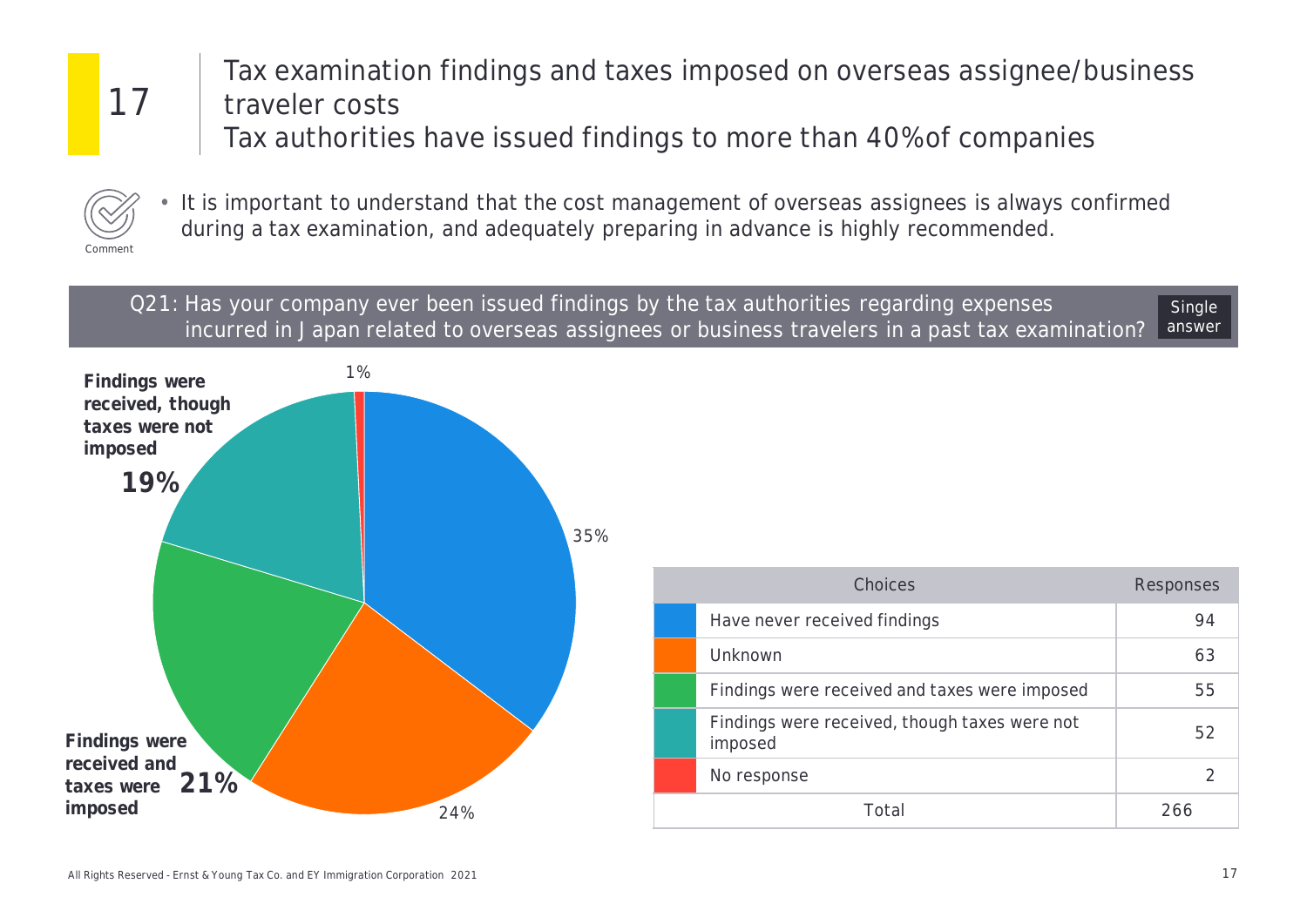Processes for managing income taxes levied in the host country More than 70% of cases require home offices to conduct regular checks in order to prevent undeclared items or missed filings

- Comment
- From a compliance perspective, centralizing management at the head office is critical for preventing undeclared items or missed filings and payments.
- Selecting a reliable and comprehensive vendor is critical for avoiding the risk of undeclared items or missed filings and payments, the risk of paying too much in overseas taxes, and the risk of losing credibility.
- When managing income taxes at a host office, it is recommended to periodically check whether tax returns are prepared and filed correctly.

Q23: Please select the applicable income tax management system used for overseas assignees.

**Single** answer



26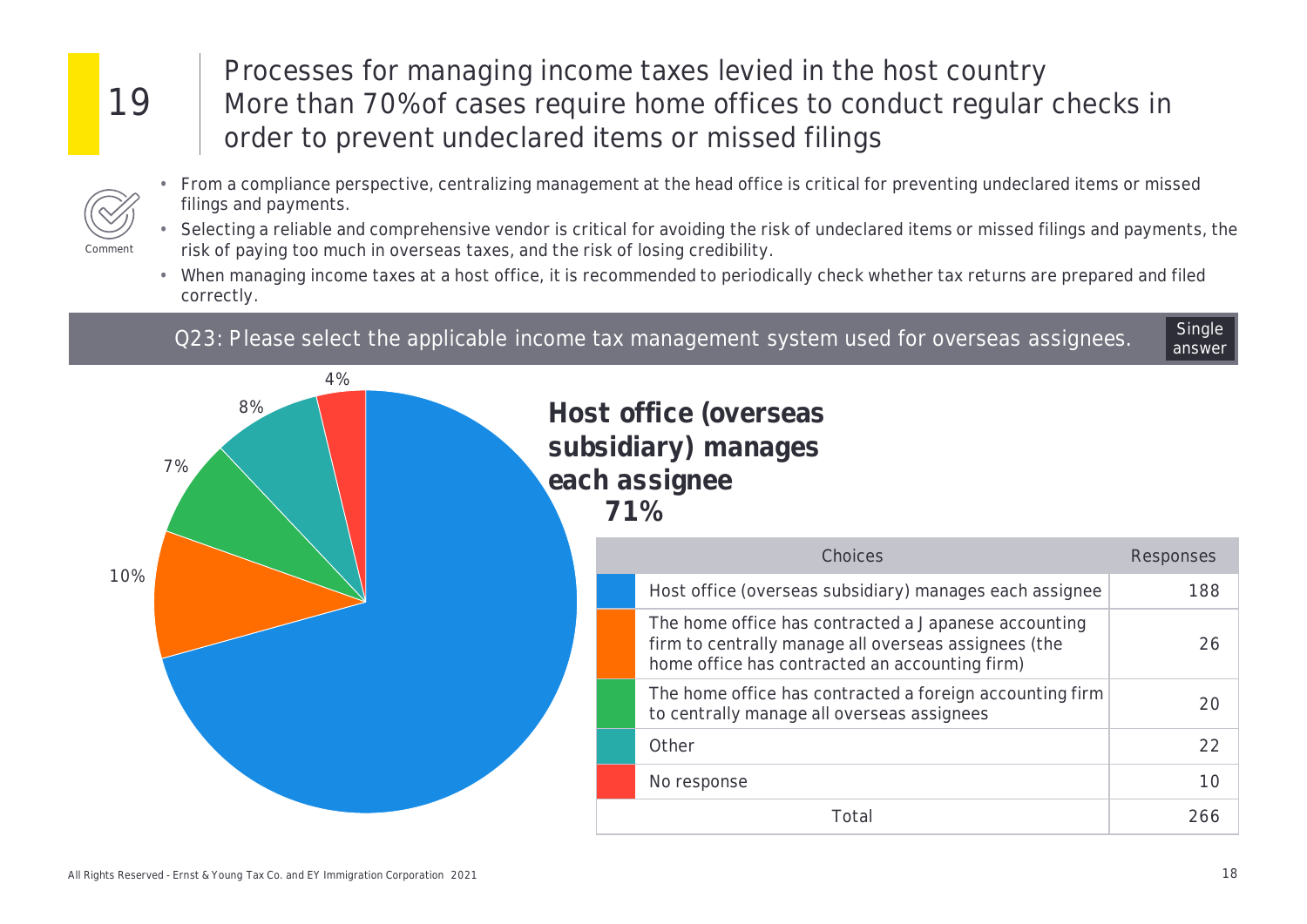Income tax and social insurance premium filing errors in host country At least 15% report incorrect filings, highlighting a need to mitigate future risks

- Comment
- As the exchange of information continues to become more comprehensive among countries, it is best to assume that tax authorities in the assignment location will be aware of an employee's personal income, including salary, allowances, and benefits paid in Japan.
- However, certain allowances may be tax-exempt depending on the taxation system of each country. Utilization of tax and accounting specialists may result in opportunities for cost reduction.



**Single** answer

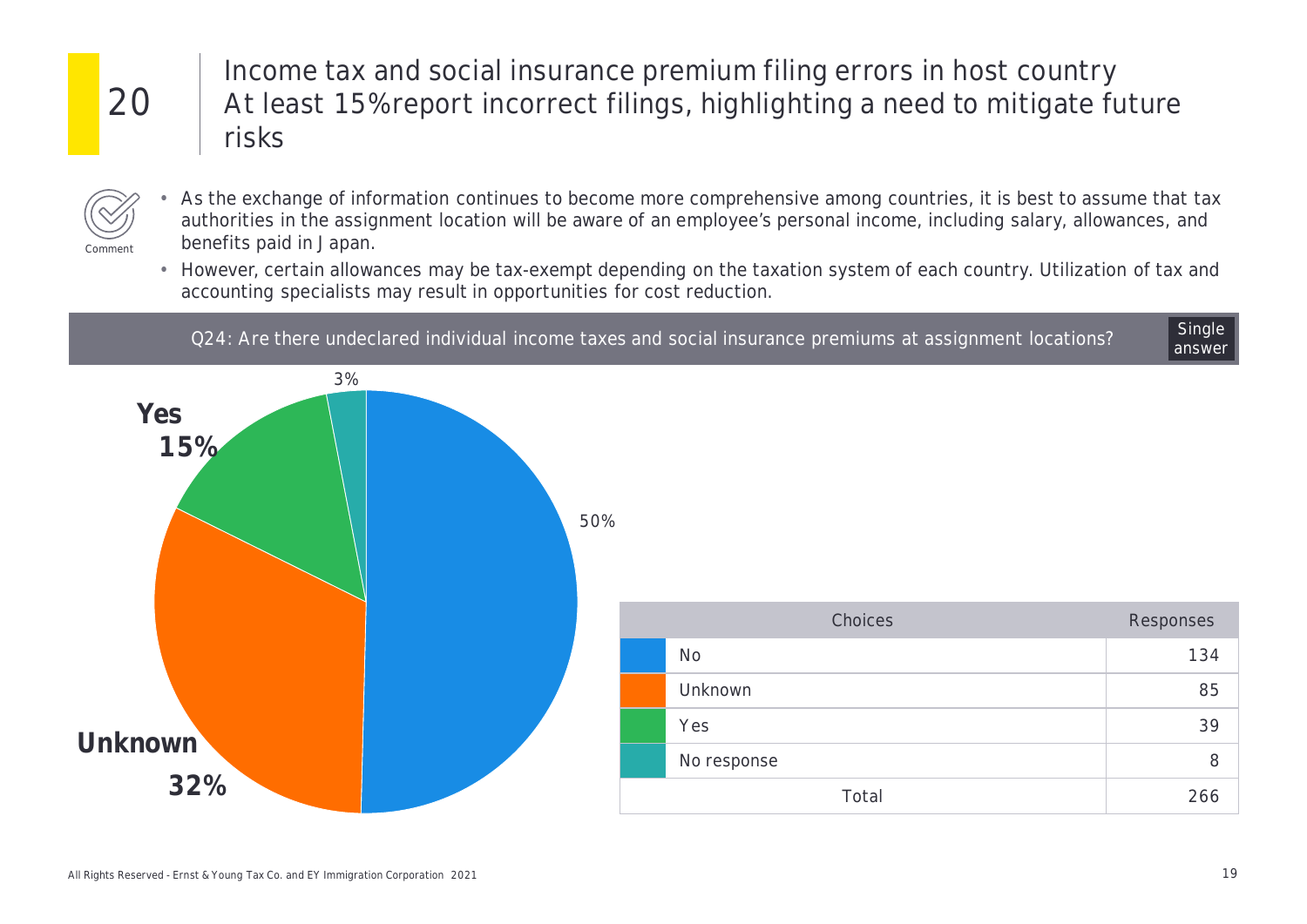Comment

### 23 Hot topics regarding overseas assignments and incoming overseas personnel To be addressed in future EY surveys

- Taxation: Companies are increasingly interested in virtual assignment and taxation in the context of remote work across national borders.
	- Allowances and benefits: Many companies want to know how other companies determine their allowances and benefits. In light of COVID-19, some companies are reviewing their hardship allowances and whether to incorporate compensation for future sudden phenomena like the current pandemic.
	- COVID-related topics: Many respondents wanted to know what other companies are doing to deal with this unprecedented situation, such as how they are responding to temporary returns during the pandemic, how they are dealing with taxation and cost bearing when temporary returns become prolonged, and how they are providing mental care to overseas assignees.
	- Other: Utilization of global talent, management of information on overseas assignees, status of employees seconded to other companies, etc. As the utilization of global talent becomes ever more dynamic, companies planning to establish a common global policy are becoming more prevalent.

Q28: Indicate any topics of interest or questions you would like to ask other companies through a survey regarding overseas assignments and accepting personnel from overseas. Multiple answers

![](_page_19_Figure_7.jpeg)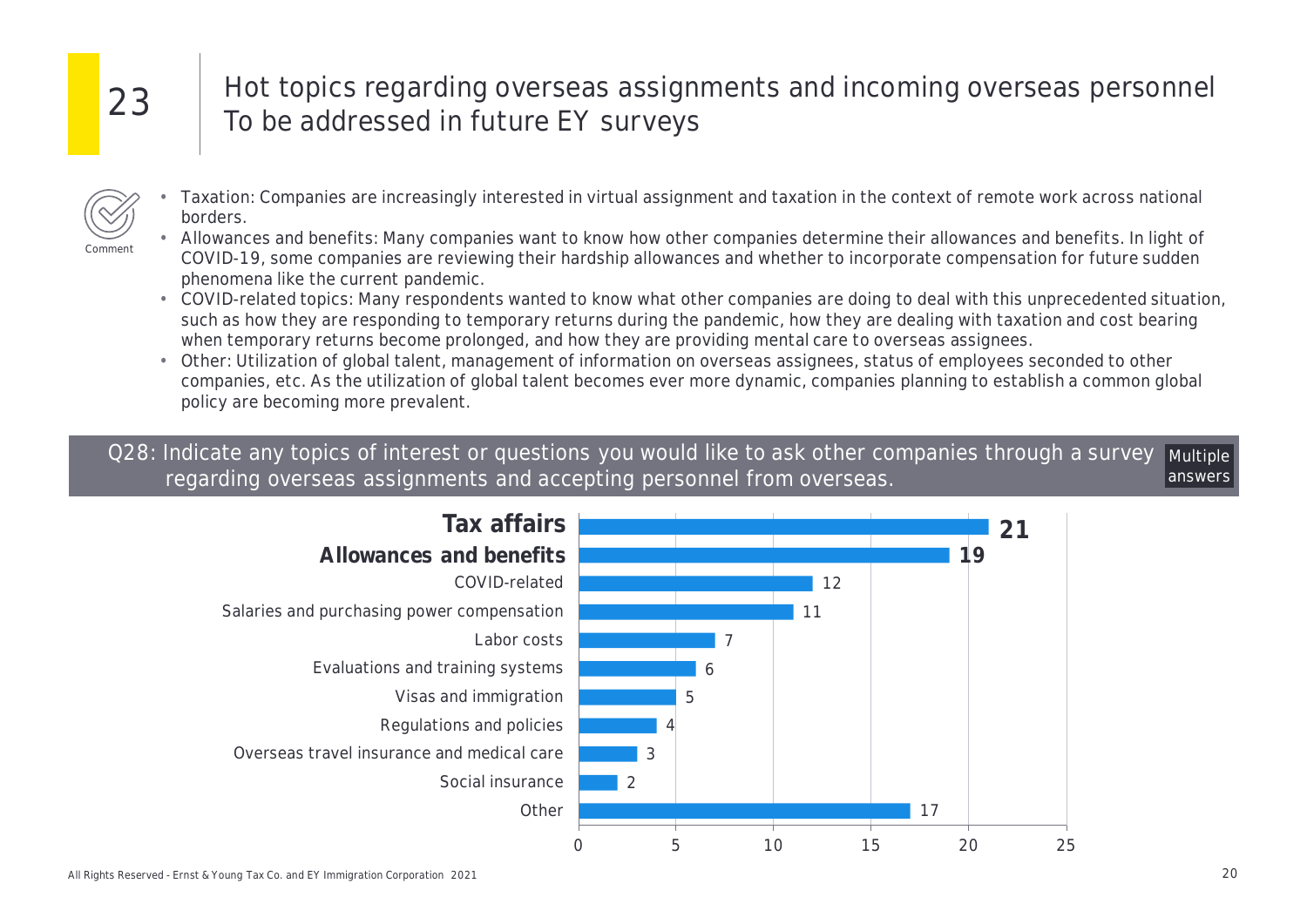### 23 Hot topics regarding overseas assignments and incoming overseas personnel Example responses (1)

Q28: Please indicate any topics of interest or questions you would like to ask other companies through a survey regarding Multiple overseas assignments and accepting personnel from overseas. answers

#### Tax affairs

- Methods for obtaining overseas income tax amounts
- Taxes arising from virtual assignments
- Handling of personal income tax refunds
- Methods for filing individual income tax and obtaining overseas individual income tax amounts

#### Allowances and benefits

- Determining whether amounts and details of allowances are in line with company policies
- Determination and setting of hardship allowances
- How other companies in the same industry set and approach types and amounts of benefits and allowances
- Advanced approaches to compensation and benefits for overseas assignees

#### Matters related to COVID-19

- Tax treatment for expatriates whose temporary return to Japan has extended beyond 183 days, as well as determining the bearer of related expenses for tax purposes
- Methods for formulating cross-regional policies and controls during the pandemic
- Criteria for granting temporary returns/trends of other companies in the same industry

#### Salaries and purchasing power equivalence

- Methods of setting salaries other than the balance sheet approach
- Salary levels of other companies

#### Labor costs

• Approach to cost management when sending young employees to overseas subsidiaries for human resource development and training purposes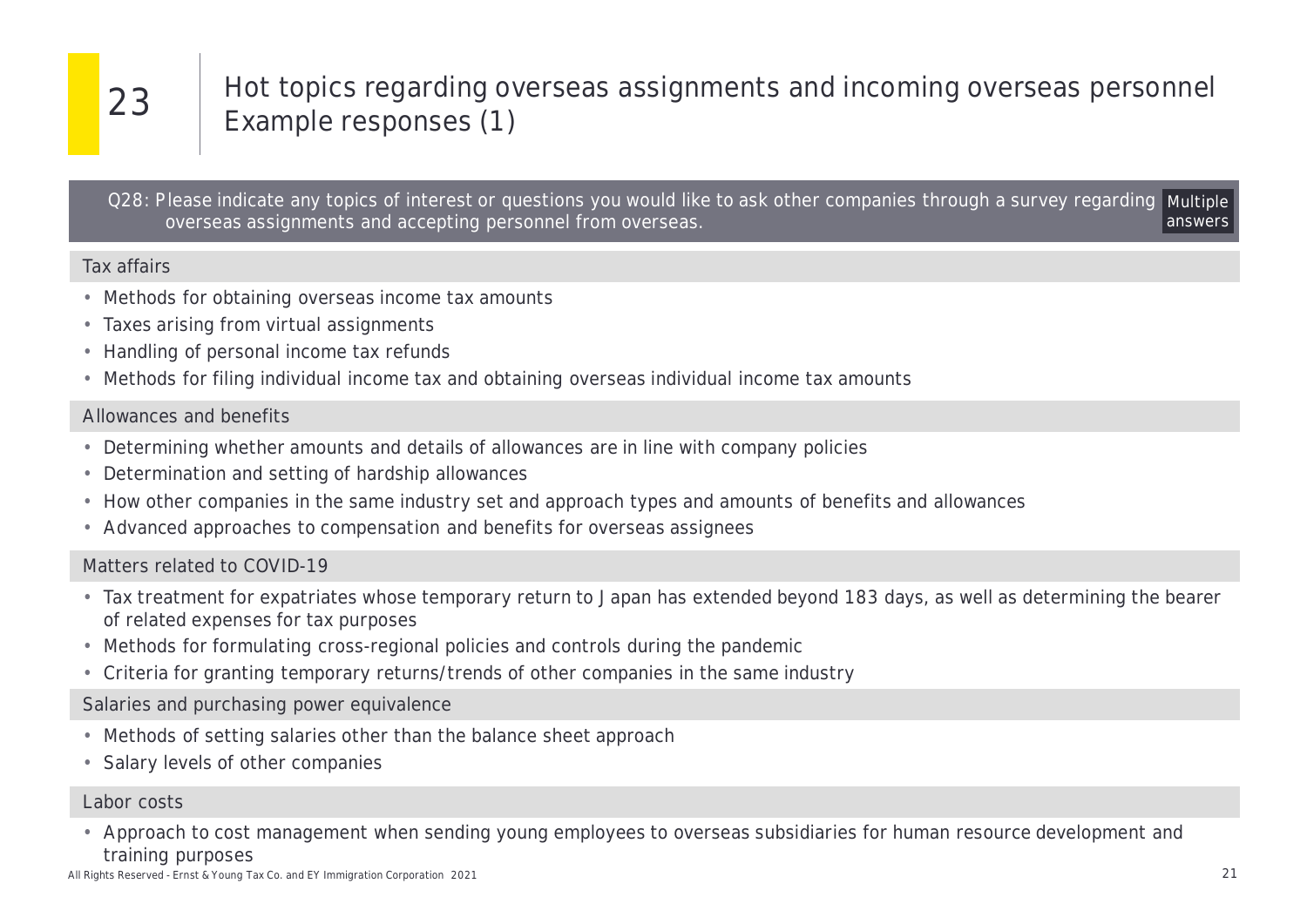### 23 Hot topics regarding overseas assignments and incoming overseas personnel Example responses (2)

Q28: Please indicate any topics of interest or questions you would like to ask other companies through a survey regarding Multiple overseas assignments and accepting personnel from overseas. answers

#### Evaluations and training systems

• Points of note regarding sending employees overseas for short-term training

#### Visas and immigration

• The latest information on entry restrictions of countries around the world

#### Regulations and policies

• Setting rules for assignments from overseas to Japanese head offices

#### Overseas travel insurance and medical care

• Details of company subsidies for medical expenses incurred overseas and travel insurance policies

#### Social insurance

• How to handle social insurance when accepting an assignee to Japan from a country without a social security agreement

#### **Other**

- Utilization of global talent/global mobility initiatives
- Expatriate information management methods and IT utilization